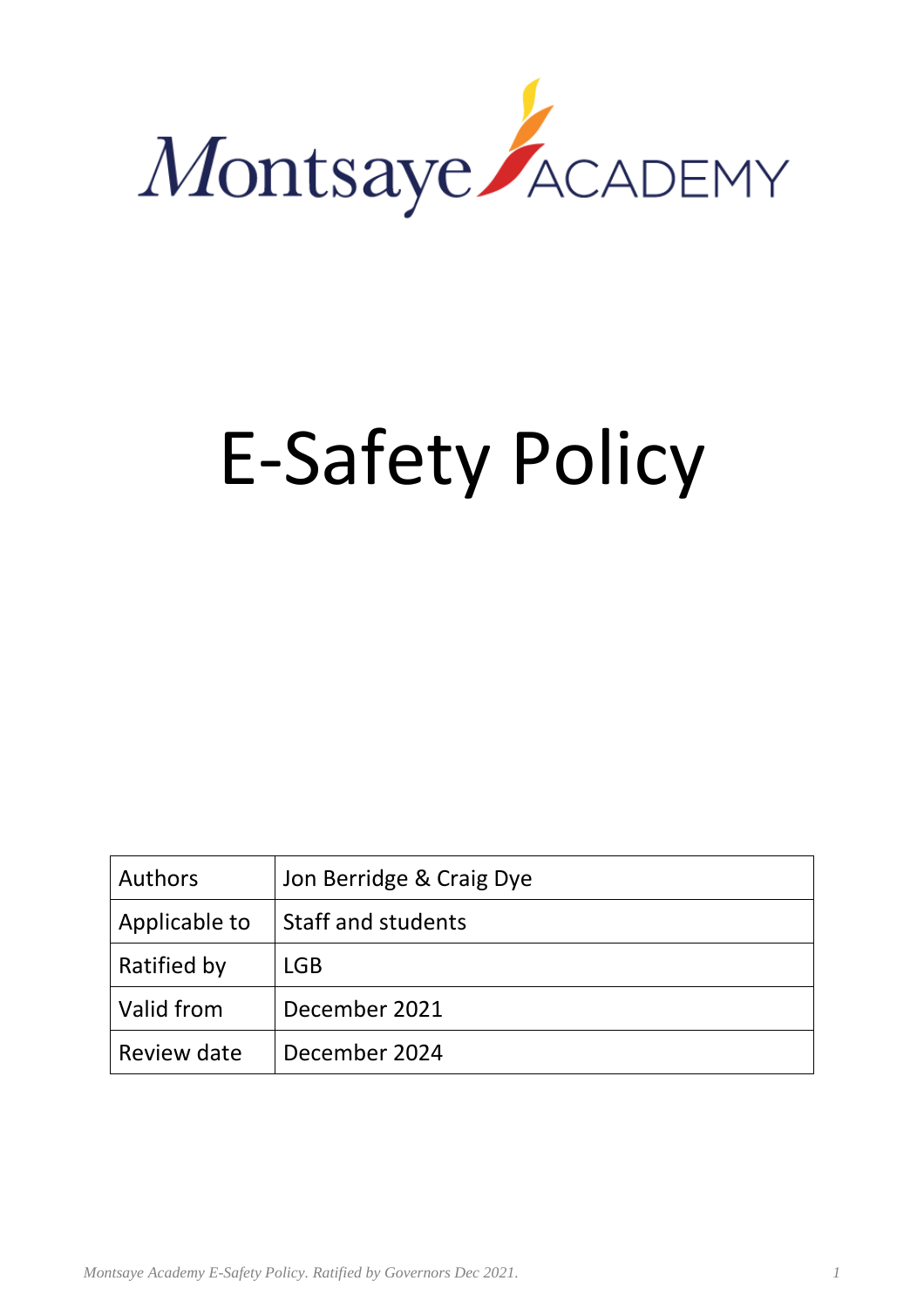# **Contents**

# <span id="page-1-0"></span>**1. Aims**

Our school aims to:

- Have robust processes in place to ensure the online safety of pupils, staff, volunteers and governors
- Deliver an effective approach to online safety, which empowers us to protect and educate the whole school community in its use of technology, including mobile and smart technology (which we refer to as 'mobile phones')
- Establish clear mechanisms to identify, intervene and escalate an incident, where appropriate

## **The 4 key categories of risk**

Our approach to online safety is based on addressing the following categories of risk:

- **Content** being exposed to illegal, inappropriate or harmful content, such as pornography, fake news, racism, misogyny, self-harm, suicide, anti-Semitism, radicalisation and extremism
- **Contact** being subjected to harmful online interaction with other users, such as peer-to-peer pressure, commercial advertising and adults posing as children or young adults with the intention to groom or exploit them for sexual, criminal, financial or other purposes
- **Conduct** personal online behaviour that increases the likelihood of, or causes, harm, such as making, sending and receiving explicit images (e.g. consensual and non-consensual sharing of nudes and semi-nudes and/or pornography), sharing other explicit images and online bullying; and
- **Commerce** risks such as online gambling, inappropriate advertising, phishing and/or financial scam

# <span id="page-1-1"></span>**2. Legislation and guidance**

This policy is based on the Department for Education's (DfE) statutory safeguarding guidance, Keeping Children Safe in [Education,](https://www.gov.uk/government/publications/keeping-children-safe-in-education--2) and its advice for schools on:

- > [Teaching online safety in schools](https://www.gov.uk/government/publications/teaching-online-safety-in-schools)
- [Preventing and tackling bullying](https://www.gov.uk/government/publications/preventing-and-tackling-bullying) and [cyber-bullying: advice for headteachers and school staff](https://www.gov.uk/government/publications/preventing-and-tackling-bullying)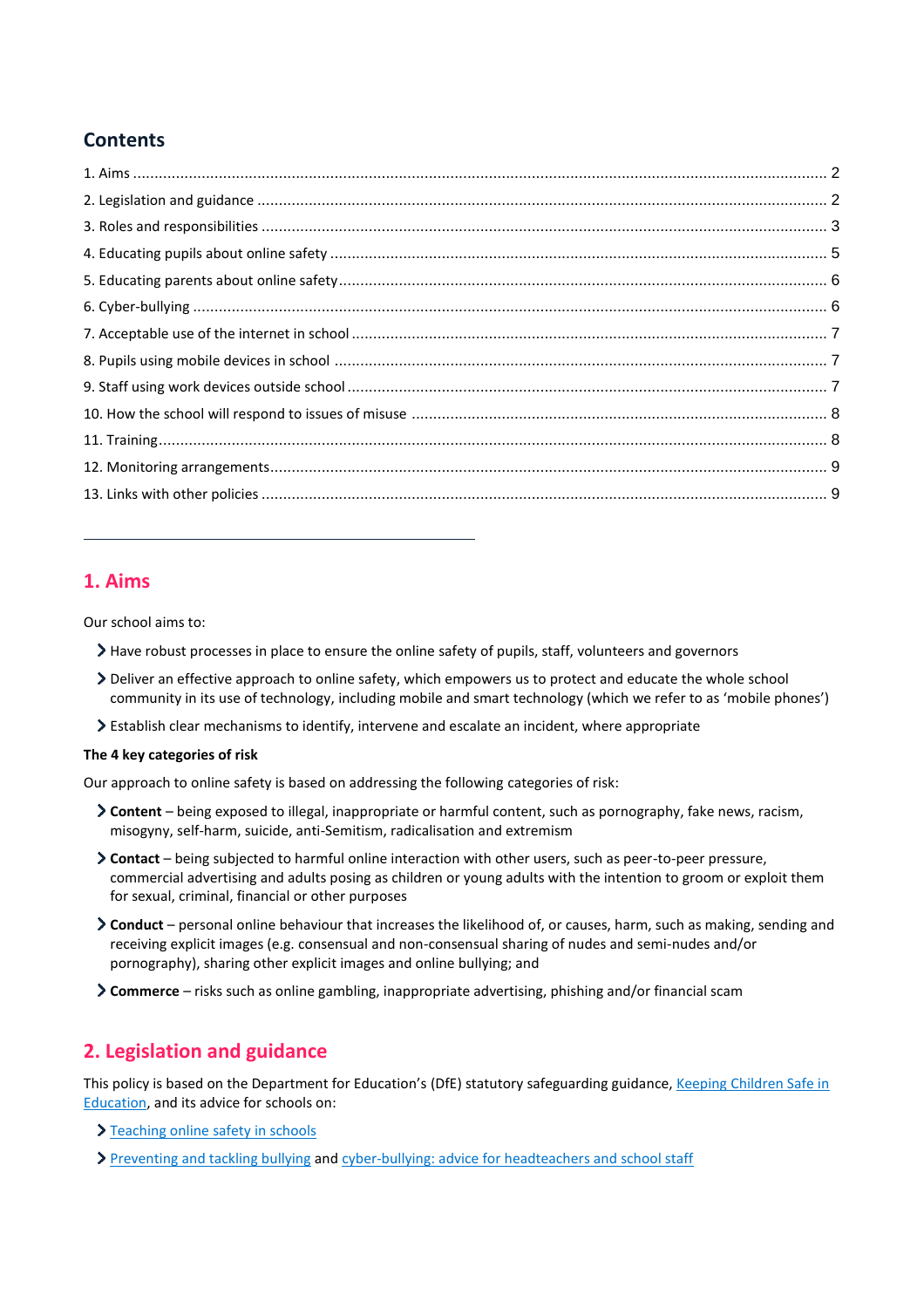- [\[Relationships and sex education](https://www.gov.uk/government/publications/relationships-education-relationships-and-sex-education-rse-and-health-education)
- > [Searching, screening and confiscation](https://www.gov.uk/government/publications/searching-screening-and-confiscation)

It also refers to the DfE's guidance on [protecting children from radicalisation.](https://www.gov.uk/government/publications/protecting-children-from-radicalisation-the-prevent-duty)

It reflects existing legislation, including but not limited to the [Education Act 1996](https://www.legislation.gov.uk/ukpga/1996/56/contents) (as amended), the Education and [Inspections Act 2006](https://www.legislation.gov.uk/ukpga/2006/40/contents) and the [Equality Act 2010.](https://www.legislation.gov.uk/ukpga/2010/15/contents) In addition, it reflects the [Education Act 2011,](http://www.legislation.gov.uk/ukpga/2011/21/contents/enacted) which has given teachers stronger powers to tackle cyber-bullying by, if necessary, searching for and deleting inappropriate images or files on pupils' electronic devices where they believe there is a 'good reason' to do so.

The policy also takes into account the National Curriculum computing programmes of study.Academies, including free schools, if applicable, add/amend: This policy complies with our funding agreement and articles of association.

## <span id="page-2-0"></span>**3. Roles and responsibilities**

## **3.1 The governing board**

The governing board has overall responsibility for monitoring this policy and holding the Principal to account for its implementation.

The governing board will co-ordinate regular meetings with appropriate staff to discuss online safety, and monitor online safety logs as provided by the designated safeguarding lead (DSL).

All governors will:

- Ensure that they have read and understand this policy
- Agree and adhere to the terms on acceptable use of the school's ICT systems and the internet (appendix 3)
- Ensure that, where necessary, teaching about safeguarding, including online safety, is adapted for vulnerable children, victims of abuse and some pupils with SEND because of the importance of recognising that a 'one size fits all' approach may not be appropriate for all children in all situations, and a more personalised or contextualised approach may often be more suitable

## **3.2 The Principal**

The principal is responsible for ensuring that staff understand this policy, and that it is being implemented consistently throughout the school.

## **3.3 The designated safeguarding lead**

Details of the school's DSL [and deputy/deputies] are set out in our child protection and safeguarding policy as well as relevant job descriptions.

The DSL takes lead responsibility for online safety in school, in particular:

- $\sum$  Supporting the principal in ensuring that staff understand this policy and that it is being implemented consistently throughout the school
- Working with the principal, ICT manager and other staff, as necessary, to address any online safety issues or incidents
- Managing all online safety issues and incidents in line with the school child protection policy
- Ensuring that any online safety incidents are logged and dealt with appropriately in line with this policy
- Ensuring that any incidents of cyber-bullying are logged and dealt with appropriately in line with the school behaviour policy
- Updating and delivering staff training on online safety
- Liaising with other agencies and/or external services if necessary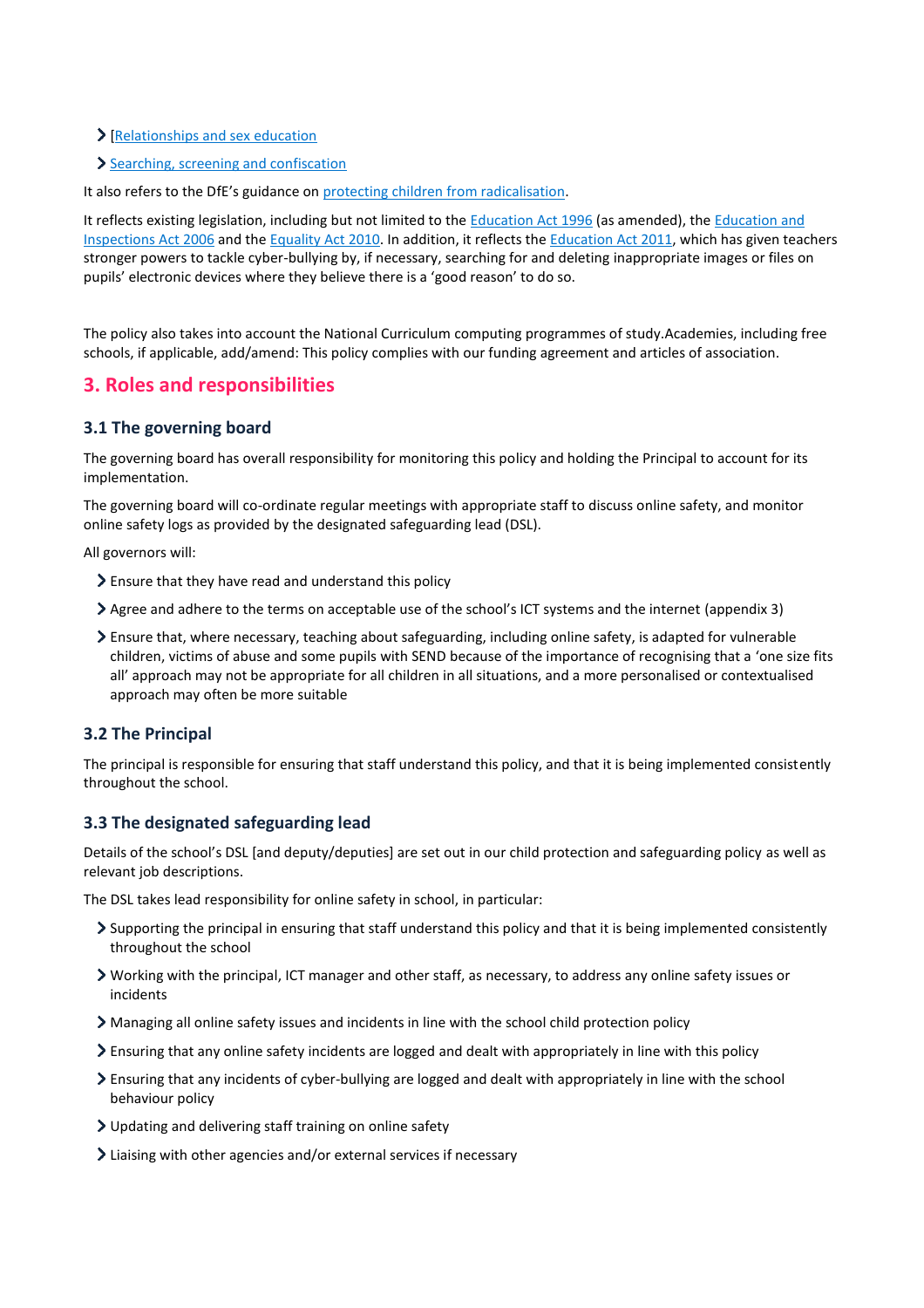Providing regular reports on online safety in school to the principal and/or governing board

This list is not intended to be exhaustive.

#### **3.4 The ICT manager**

The ICT manager is responsible for:

- Putting in place an appropriate level of security protection procedures, such as filtering and monitoring systems, which are reviewed and updated on a regular basis to assess effectiveness and ensure pupils are kept safe from potentially harmful and inappropriate content and contact online while at school, including terrorist and extremist material
- Ensuring that the school's ICT systems are secure and protected against viruses and malware, and that such safety mechanisms are updated regularly
- Conducting a full security check and monitoring the school's ICT systems on a weekly basis
- Blocking access to potentially dangerous sites and, where possible, preventing the downloading of potentially dangerous files
- Ensuring that any online safety incidents are logged (see appendix 5) and dealt with appropriately in line with this policy
- Ensuring that any incidents of cyber-bullying are dealt with appropriately in line with the school behaviour policy

This list is not intended to be exhaustive.

#### **3.5 All staff and volunteers**

All staff, including contractors and agency staff, and volunteers are responsible for:

- Maintaining an understanding of this policy
- > Implementing this policy consistently
- Agreeing and adhering to the terms on acceptable use of the school's ICT systems and the internet (appendix 3), and ensuring that pupils follow the school's terms on acceptable use
- Working with the DSL to ensure that any online safety incidents are logged and dealt with appropriately in line with this policy
- Ensuring that any incidents of cyber-bullying are dealt with appropriately in line with the school behaviour policy
- Responding appropriately to all reports and concerns about sexual violence and/or harassment, both online and offline and maintaining an attitude of 'it could happen here'
- Adhere to the Academy Acceptable use policy.

This list is not intended to be exhaustive.

#### **3.6 Parents**

Parents are expected to:

- Notify a member of staff or the principal of any concerns or queries regarding this policy
- Ensure that they and their child has read, understood and agreed to the terms on acceptable use of the school's ICT systems and internet

Parents can seek further guidance on keeping children safe online from the following organisations and websites:

- What are the issues? [UK Safer Internet Centre](https://www.saferinternet.org.uk/advice-centre/parents-and-carers/what-are-issues)
- > Hot topics [Childnet International](http://www.childnet.com/parents-and-carers/hot-topics)
- > Parent resource sheet [Childnet International](https://www.childnet.com/resources/parents-and-carers-resource-sheet)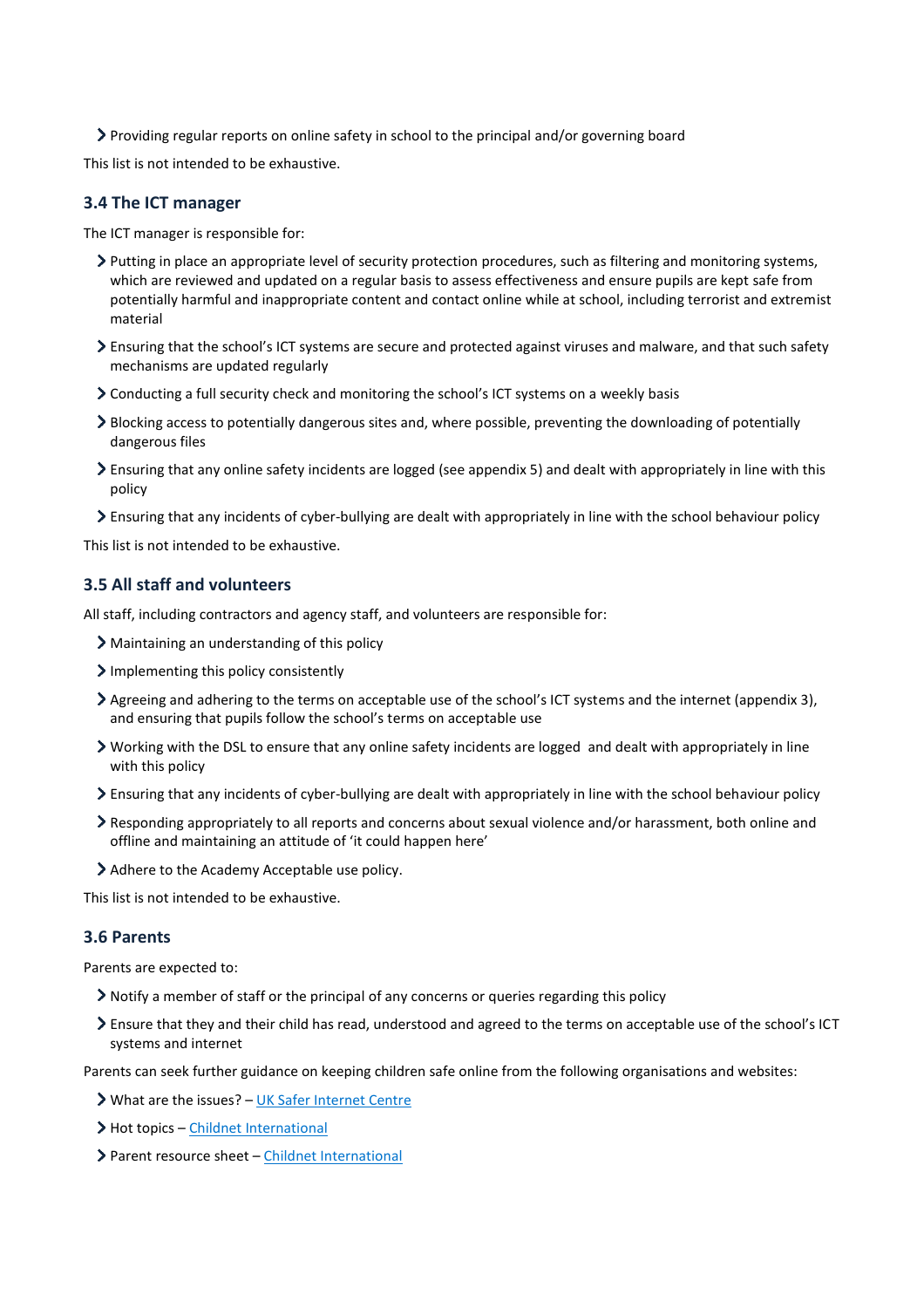Healthy relationships – [Disrespect Nobody](https://www.disrespectnobody.co.uk/)

#### **3.7 Visitors and members of the community**

Visitors and members of the community who use the school's ICT systems or internet will be made aware of this policy, when relevant, and expected to read and follow it. If appropriate, they will be expected to agree to the terms on acceptable use.

## <span id="page-4-0"></span>**4. Educating pupils about online safety**

Pupils will be taught about online safety as part of the curriculum:

It is also taken from the [guidance on relationships education, relationships and sex education \(RSE\) and health](https://www.gov.uk/government/publications/relationships-education-relationships-and-sex-education-rse-and-health-education)  [education.](https://www.gov.uk/government/publications/relationships-education-relationships-and-sex-education-rse-and-health-education)

**All** schools have to teach:

[Relationships and sex education and health education](https://schoolleaders.thekeysupport.com/uid/66a1d83e-2fb9-411e-91f1-fe52a09d16d1/) in secondary schools

In **Key Stage 3**, pupils will be taught to:

- Understand a range of ways to use technology safely, respectfully, responsibly and securely, including protecting their online identity and privacy
- Recognise inappropriate content, contact and conduct, and know how to report concerns

Pupils in **Key Stage 4** will be taught:

- To understand how changes in technology affect safety, including new ways to protect their online privacy and identity
- > How to report a range of concerns

By the **end of secondary school**, pupils will know:

- Their rights, responsibilities and opportunities online, including that the same expectations of behaviour apply in all contexts, including online
- About online risks, including that any material someone provides to another has the potential to be shared online and the difficulty of removing potentially compromising material placed online
- Not to provide material to others that they would not want shared further and not to share personal material which is sent to them
- What to do and where to get support to report material or manage issues online
- $\sum$  The impact of viewing harmful content
- That specifically sexually explicit material (e.g. pornography) presents a distorted picture of sexual behaviours, can damage the way people see themselves in relation to others and negatively affect how they behave towards sexual partners
- That sharing and viewing indecent images of children (including those created by children) is a criminal offence which carries severe penalties including jail
- How information and data is generated, collected, shared and used online
- How to identify harmful behaviours online (including bullying, abuse or harassment) and how to report, or find support, if they have been affected by those behaviours
- How people can actively communicate and recognise consent from others, including sexual consent, and how and when consent can be withdrawn (in all contexts, including online)
- Adhere to the signed internet use conditions contained within the admission pack

The safe use of social media and the internet will also be covered in other subjects and during ERA days where relevant.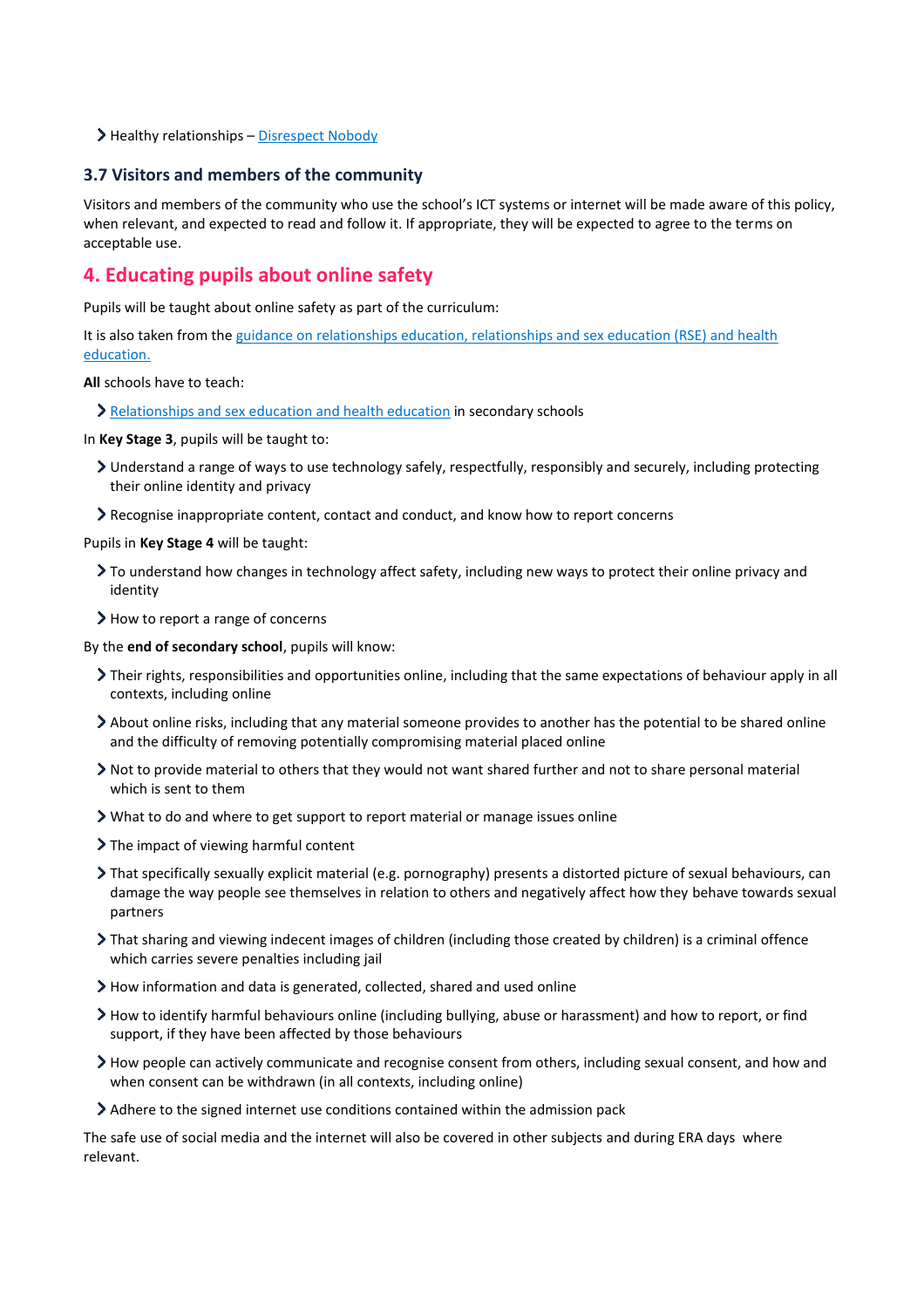Where necessary, teaching about safeguarding, including online safety, will be adapted for vulnerable children, victims of abuse and some pupils with SEND.

## <span id="page-5-0"></span>**5. Educating parents about online safety**

The school will raise parents' awareness of internet safety in letters or other communications home, and in information via our website. This policy will also be shared with parents.

Online safety will also be covered during parents' evenings where necessary.

If parents have any queries or concerns in relation to online safety, these should be raised in the first instance with the Progress Leader, Student Welfare Officer and/or the DSL.

Concerns or queries about this policy can be raised with any member of staff or the principal.

## <span id="page-5-1"></span>**6. Cyber-bullying**

## **6.1 Definition**

Cyber-bullying takes place online, such as through social networking sites, messaging apps or gaming sites. Like other forms of bullying, it is the repetitive, intentional harming of one person or group by another person or group, where the relationship involves an imbalance of power. (See also the school behaviour policy.)

#### **6.2 Preventing and addressing cyber-bullying**

To help prevent cyber-bullying, we will ensure that pupils understand what it is and what to do if they become aware of it happening to them or others. We will ensure that pupils know how they can report any incidents and are encouraged to do so, including where they are a witness rather than the victim.

The school will actively discuss cyber-bullying with pupils, explaining the reasons why it occurs, the forms it may take and what the consequences can be. Form Tutors will discuss cyber-bullying with their tutor groups.

Teaching staff are also encouraged to find opportunities to use aspects of the curriculum to cover cyber-bullying. This includes personal, social, health and economic (PSHE) education delivered via tutor time, drop down sessions, ERA days and other subjects where appropriate.

All staff, governors and volunteers (where appropriate) receive training on cyber-bullying, its impact and ways to support pupils, as part of safeguarding training (see section 11 for more detail).

The school also sends information/leaflets on cyber-bullying to parents so that they are aware of the signs, how to report it and how they can support children who may be affected.

In relation to a specific incident of cyber-bullying, the school will follow the processes set out in the school behaviour policy. Where illegal, inappropriate or harmful material has been spread among pupils, the school will use all reasonable endeavours to ensure the incident is contained.

The DSL will consider whether the incident should be reported to the police if it involves illegal material, and will work with external services if it is deemed necessary to do so.

#### **6.3 Examining electronic devices**

School staff have the specific power under the Education and Inspections Act 2006 (which has been increased by the Education Act 2011) to search for and, if necessary, delete inappropriate images or files on pupils' electronic devices, including mobile phones, iPads and other tablet devices, where they believe there is a 'good reason' to do so.

When deciding whether there is a good reason to examine or erase data or files on an electronic device, staff must reasonably suspect that the data or file in question has been, or could be, used to:

- Cause harm, and/or
- Disrupt teaching, and/or
- > Break any of the school rules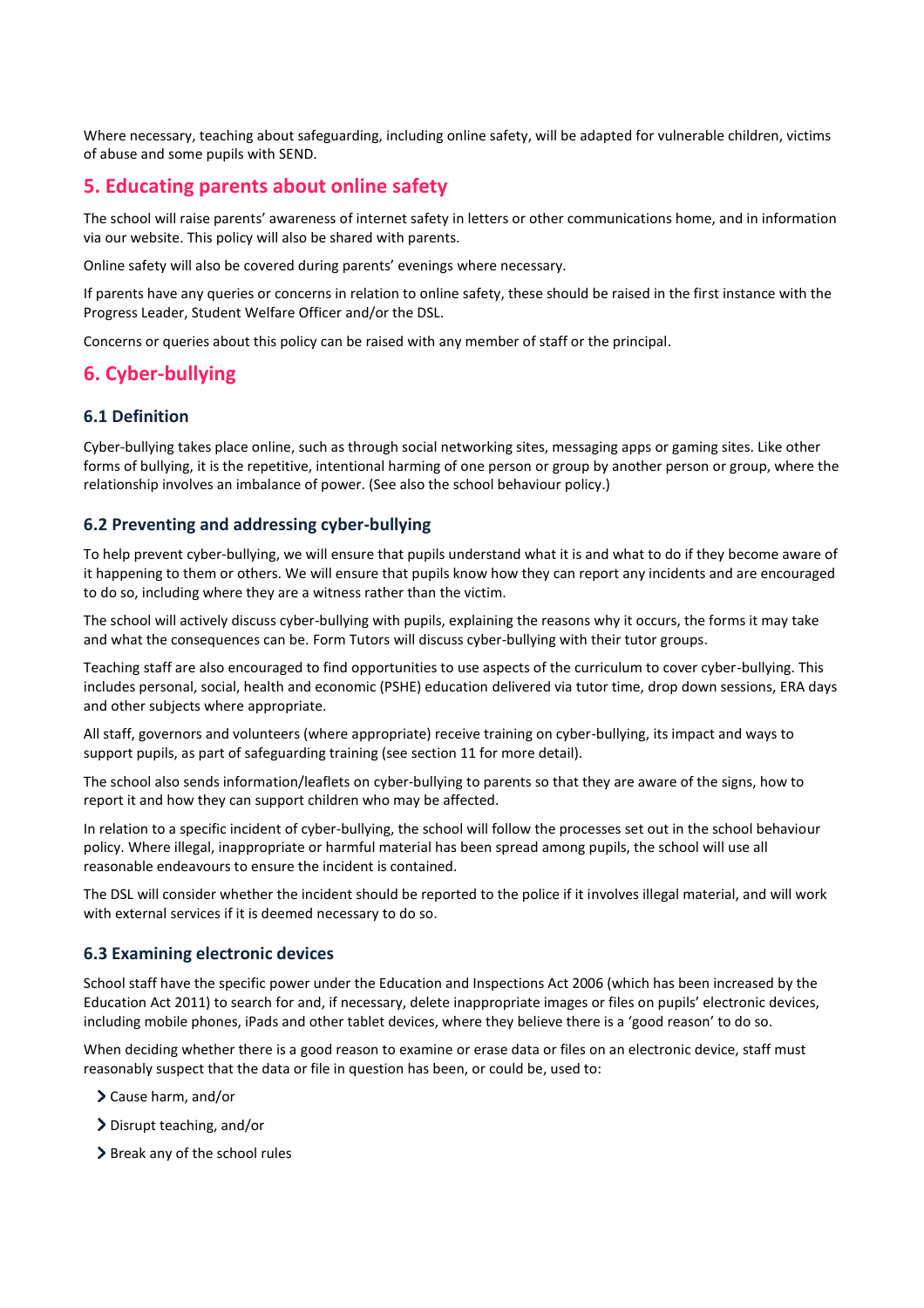If inappropriate material is found on the device, it is up to the staff member in conjunction with the DSL or other member of the senior leadership team to decide whether they should:

- > Delete that material, or
- Retain it as evidence (of a criminal offence or a breach of school discipline), and/or
- $\geq$  Report it to the police\*

\* Staff may also confiscate devices for evidence to hand to the police, if a pupil discloses that they are being abused and that this abuse includes an online element.

Any searching of pupils will be carried out in line with:

- If The DfE's latest guidance on [screening, searching and confiscation](https://www.gov.uk/government/publications/searching-screening-and-confiscation)
- UKCIS guidance on [sharing nudes and semi-nudes: advice for education settings working with children and young](https://www.gov.uk/government/publications/sharing-nudes-and-semi-nudes-advice-for-education-settings-working-with-children-and-young-people)  [people](https://www.gov.uk/government/publications/sharing-nudes-and-semi-nudes-advice-for-education-settings-working-with-children-and-young-people)
- > The school's COVID-19 risk assessment

Any complaints about searching for or deleting inappropriate images or files on pupils' electronic devices will be dealt with through the school complaints procedure.

## <span id="page-6-0"></span>**7. Acceptable use of the internet in school**

All pupils, parents, staff, volunteers and governors are expected to sign an agreement regarding the acceptable use of the school's ICT systems and the internet. Visitors will be expected to read and agree to the school's terms on acceptable use if relevant.

Use of the school's internet must be for educational purposes only, or for the purpose of fulfilling the duties of an individual's role.

We will monitor the websites visited by pupils, staff, volunteers, governors and visitors (where relevant) to ensure they comply with the above.

## <span id="page-6-1"></span>**8. Pupils using mobile devices in school**

Pupils may bring mobile devices into school, but are not permitted to use them between the hours of 8:40am and 3pm

Any breach of the acceptable use agreement by a pupil may trigger disciplinary action in line with the school behaviour policy, which will result in the confiscation of their device.

## <span id="page-6-2"></span>**9. Staff using work devices outside school**

All staff members will take appropriate steps to ensure their devices remain secure. This includes, but is not limited to:

- Keeping the device password-protected strong passwords are at least 8 characters, with a combination of upper and lower-case letters, numbers and special characters (e.g. asterisk or currency symbol)
- Ensuring their hard drive is encrypted this means if the device is lost or stolen, no one can access the files stored on the hard drive by attaching it to a new device
- Making sure the device locks if left inactive for a period of time
- Not sharing the device among family or friends
- $\sum$  Installing anti-virus and anti-spyware software
- $\blacktriangleright$  Keeping operating systems up to date always install the latest updates

Staff members must not use the device in any way which would violate the school's terms of acceptable use, as set out in appendix 3.

Work devices must be used solely for work activities.

If staff have any concerns over the security of their device, they must seek advice from the ICT network manager.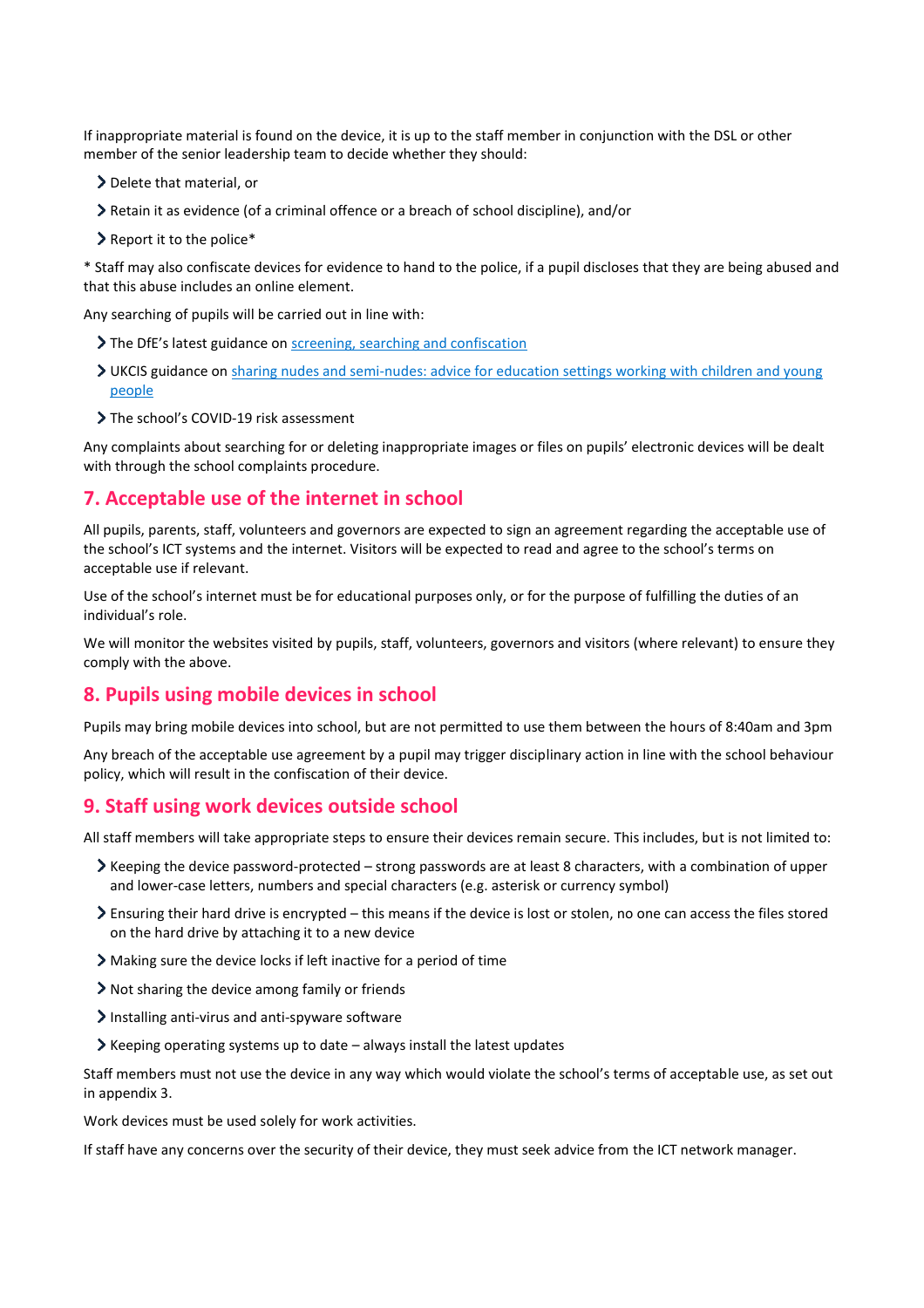# <span id="page-7-0"></span>**10. How the school will respond to issues of misuse**

Where a pupil misuses the school's ICT systems or internet, we will follow the procedures set out in our policies on behaviour. The action taken will depend on the individual circumstances, nature and seriousness of the specific incident, and will be proportionate.

Where a staff member misuses the school's ICT systems or the internet, or misuses a personal device where the action constitutes misconduct, the matter will be dealt with in accordance with the staff code of conduct and seriousness of the specific incident.

The school will consider whether incidents which involve illegal activity or content, or otherwise serious incidents, should be reported to the police.

## <span id="page-7-1"></span>**11. Training**

All new staff members will receive training, as part of their induction, on safe internet use and online safeguarding issues including cyber-bullying and the risks of online radicalisation.

All staff members will receive refresher training at least once each academic year as part of safeguarding training, as well as relevant updates as required (for example through emails, e-bulletins and staff meetings).

By way of this training, all staff will be made aware that:

- Technology is a significant component in many safeguarding and wellbeing issues, and that children are at risk of online abuse
- Children can abuse their peers online through:
	- o Abusive, harassing, and misogynistic messages
	- o Non-consensual sharing of indecent nude and semi-nude images and/or videos, especially around chat groups
	- Sharing of abusive images and pornography, to those who don't want to receive such content
- Physical abuse, sexual violence and initiation/hazing type violence can all contain an online element

Training will also help staff:

- develop better awareness to assist in spotting the signs and symptoms of online abuse
- develop the ability to ensure pupils can recognise dangers and risks in online activity and can weigh the risks up
- develop the ability to influence pupils to make the healthiest long-term choices and keep them safe from harm in the short term

The DSL and deputy DSL will undertake child protection and safeguarding training, which will include online safety, at least every 2 years. They will also update their knowledge and skills on the subject of online safety at regular intervals, and at least annually.

Governors will receive training on safe internet use and online safeguarding issues as part of their safeguarding training.

Volunteers will receive appropriate training and updates, if applicable.

More information about safeguarding training is set out in our child protection and safeguarding policy.